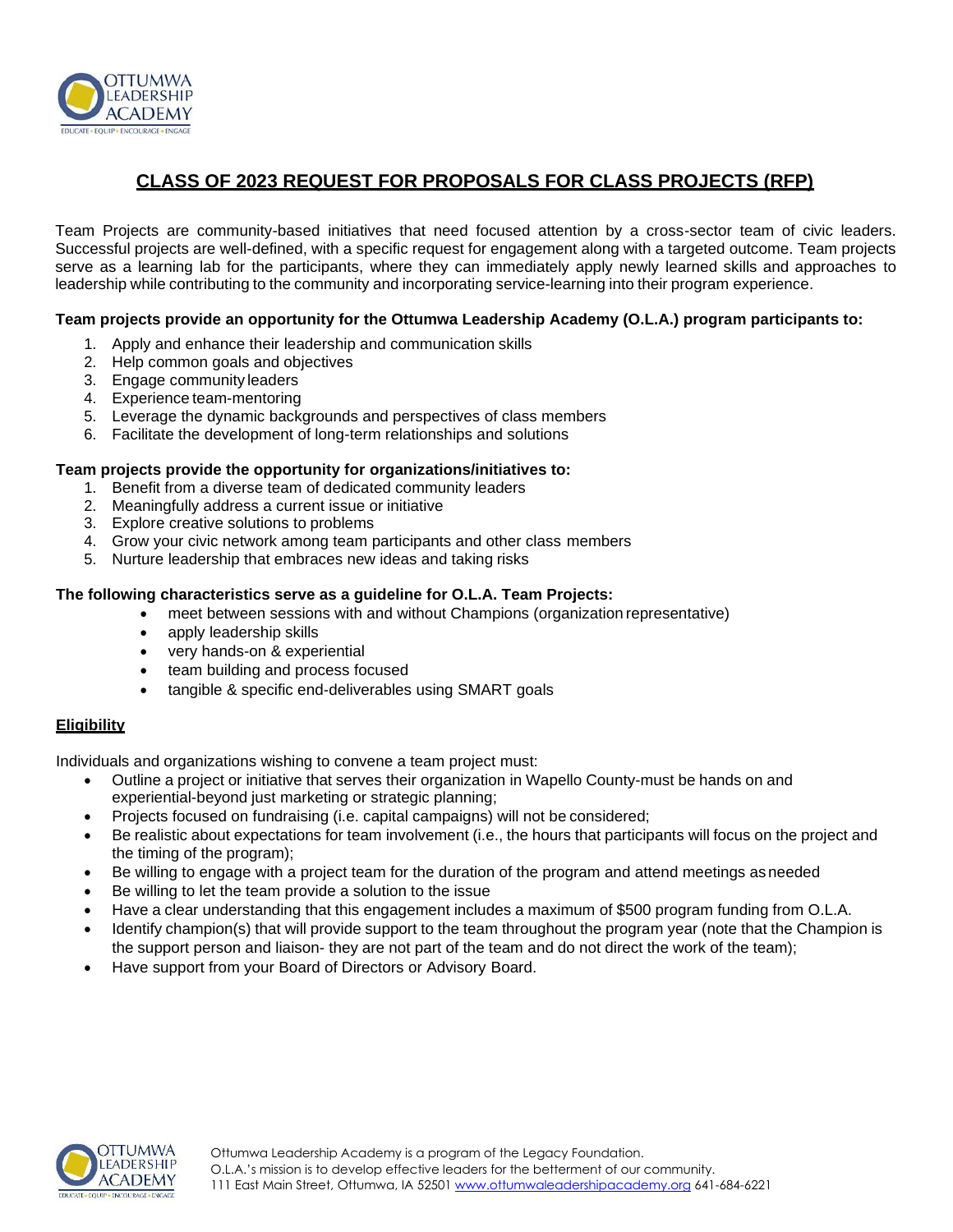

## **Application Procedure**

We invite any interested organizations with team project ideas to submit a project proposal. The proposal must not exceed two pages in length and should only include requested attachments. At the end of this RFP is a form that should be completed and e-mailed to Ottumwa Leadership Academy by **Monday, August 29, 2022.**

If you would like to review your project idea ahead of submission or have questions about how to best complete the proposal, contact Hollie Tometich before the deadline.

The Advisory Board of Ottumwa Leadership Academy will review the proposals and will choose projects that meet the specific needs of the O.L.A. program.

#### **Contact**

Hollie Tometich Executive Director 641-684-6221 [htometich@leadottumwa.org](mailto:htometich@leadottumwa.org) [www.ottumwaleadershipacademy.org](http://www.ottumwaleadershipacademy.org/)

*\*Please make sure you receive a confirmation email from Hollie after your proposal submission to confirm that we have received your proposal and additional materials that have been requested.*

After careful review of all submissions by the O.L.A. review committee, you will be notified by September 16 as either "selected" or "not selected." Please note these dates on your calendar in the event that you are selected to continue in the process.

## **Key Dates**

August 29, 2022 September 16 & 17, 2022 September 2022 November 10, 2022 June 1, 2023

#### **Deadline for Project Proposals**

Launch& Project Selections Announced Organization Meetings with Executive Director Project Champion meets with team during O.L.A. session O.L.A. Graduation